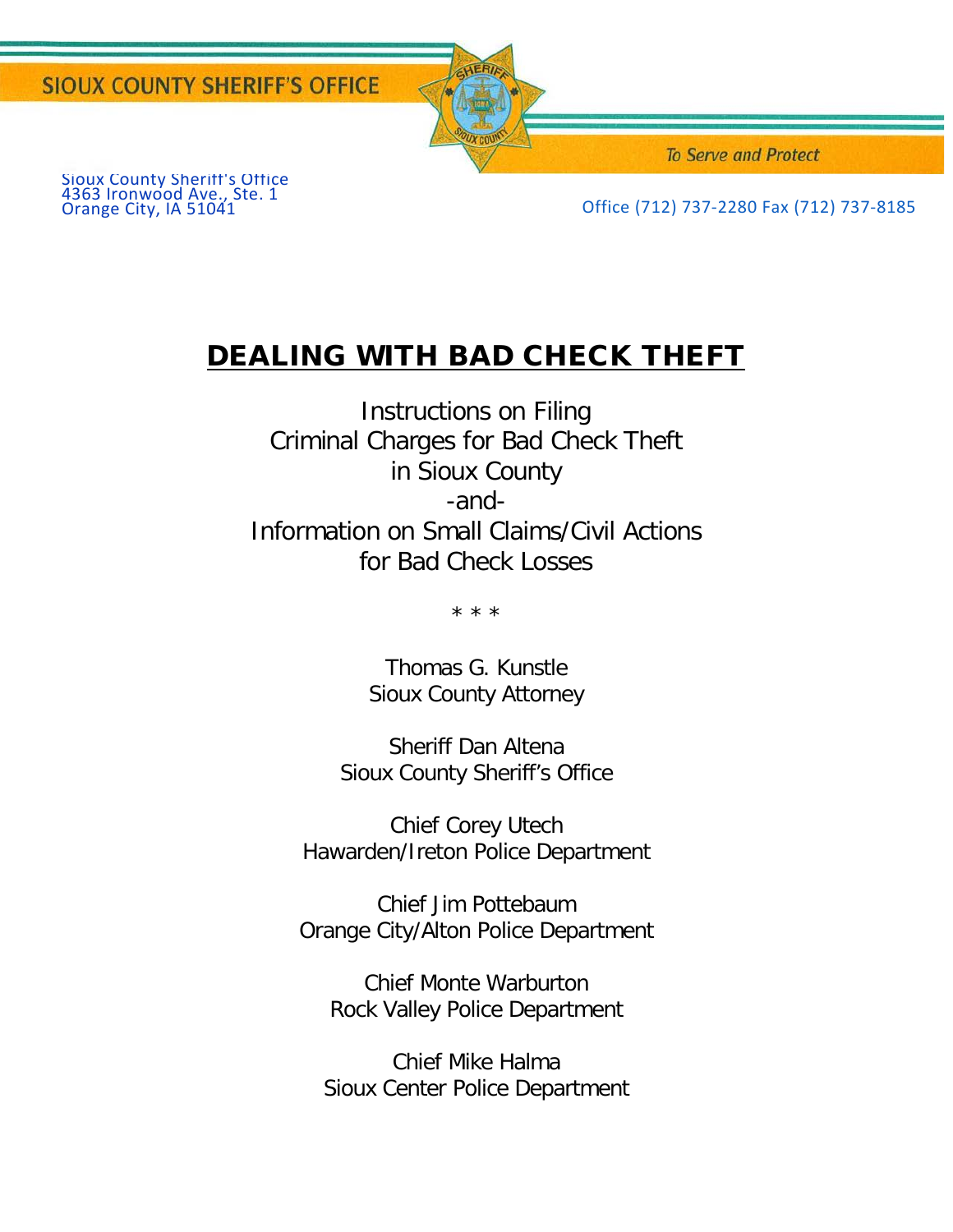Dear Merchant:

Businesses in Sioux County lose thousands of dollars from bad check theft each year. Bad check theft affects everyone pushing the costs of goods higher to cover the losses. As you probably know, bad check theft can be devastating to any business.

Willful intent to receive goods or services with payment by bad check is theft or fraud. This makes it a matter for law enforcement and the proper subject of a criminal charge.

If you have received a bad check, presented it to the bank a second time, and have sent out a Ten-Day Notice for payment to the check writer and still have not received payment, you may be able to file a criminal charge against the person who wrote the bad check. This brochure describes the types of bad checks that are eligible for criminal charges and what you will have to do to file the charges with a Sioux County Magistrate.

This brochure also gives information on how you can use the civil "small claims" process in Magistrate Court to collect bad checks. This brochure also has tips on how to avoid being a victim of theft by bad check.

We encourage you to read this brochure and call the Sioux County Attorney's office or your local law enforcement agency if you have any questions.

Thomas G. Kunstle **Sioux County Attorney** 712-737-2457

Dan Altena **Sioux County Sheriff** 712-737-2280

Corey Utech **Hawarden/Ireton Chief of Police** 712-551-4430

Jim Pottebaum **Orange City/Alton Chief of Police** 712-707-4251

Monte Warburton **Rock Valley Chief of Police** 712-476-5716

Mike Halma **Sioux Center Chief of Police** 712-722-0761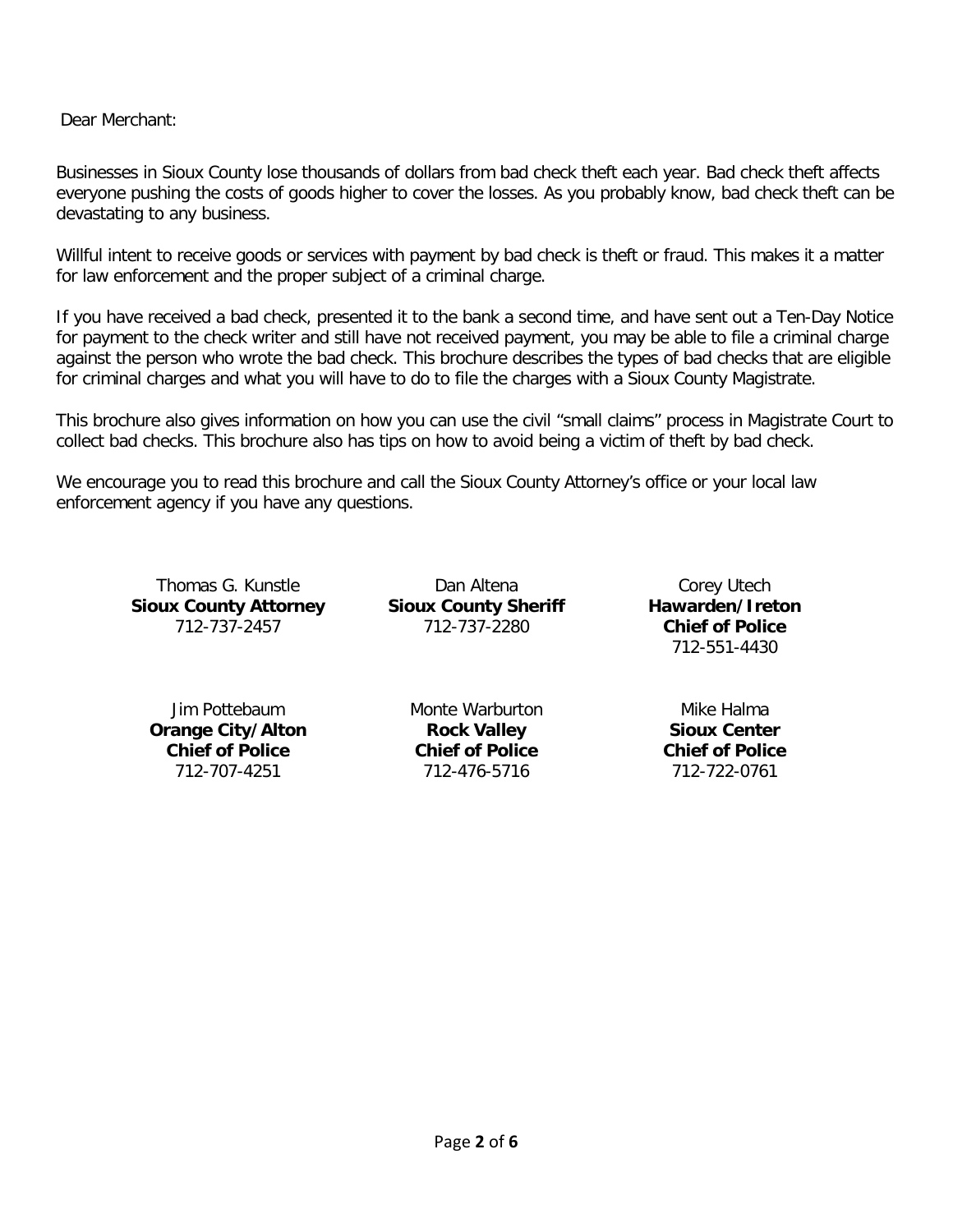### **Small Claims/Civil Actions for Collecting on Bad Checks**

Iowa law also allows merchants to pursue a civil action in small claims court for dishonored checks.

 $\triangleright$  See [Iowa Code §554.3513.](http://coolice.legis.iowa.gov/Cool-ICE/default.asp?category=billinfo&service=IowaCode&ga=83&input=554.3513)

#### **The merchant must:**

- $\triangleright$  Conspicuously post a statement that civil damages may be sought for a bad check.
- $\triangleright$  Make a written demand for payment by restricted certified mail at least 30 days before filing a small claims action. If the person refuses to sign for the certified mail, sheriff's service may be necessary.
- $\triangleright$  Present the check twice for payment by the bank.

The Sioux County Clerk of Court (712-737-2286) will provide the appropriate forms and an instruction manual for filing a small claims action.

The merchant may claim either triple damages (three times the face value of the check, as long as the total recovered would not exceed by more than \$500 the face value of the check) or a \$30 bad check surcharge (pursuant to Iowa Code §554.3512).

You may hire an attorney to assist you with civil bad check cases, and attorney fees may be claimed in the civil action. This information on civil remedies is provided solely for informational purposes, does **not** constitute legal advice, and the reader is further advised to seek legal advice before proceeding with any civil remedies.

If you obtain a judgment against the Defendant, either at trial or by default, then you must attempt to collect on that judgment - which may be the most difficult part of the process. The merchant will need to seek the assistance of the Sheriff's Office to garnish wages or a bank account; or possibly to seize nonexempt assets which may be sold and the proceeds paid to satisfy the judgment.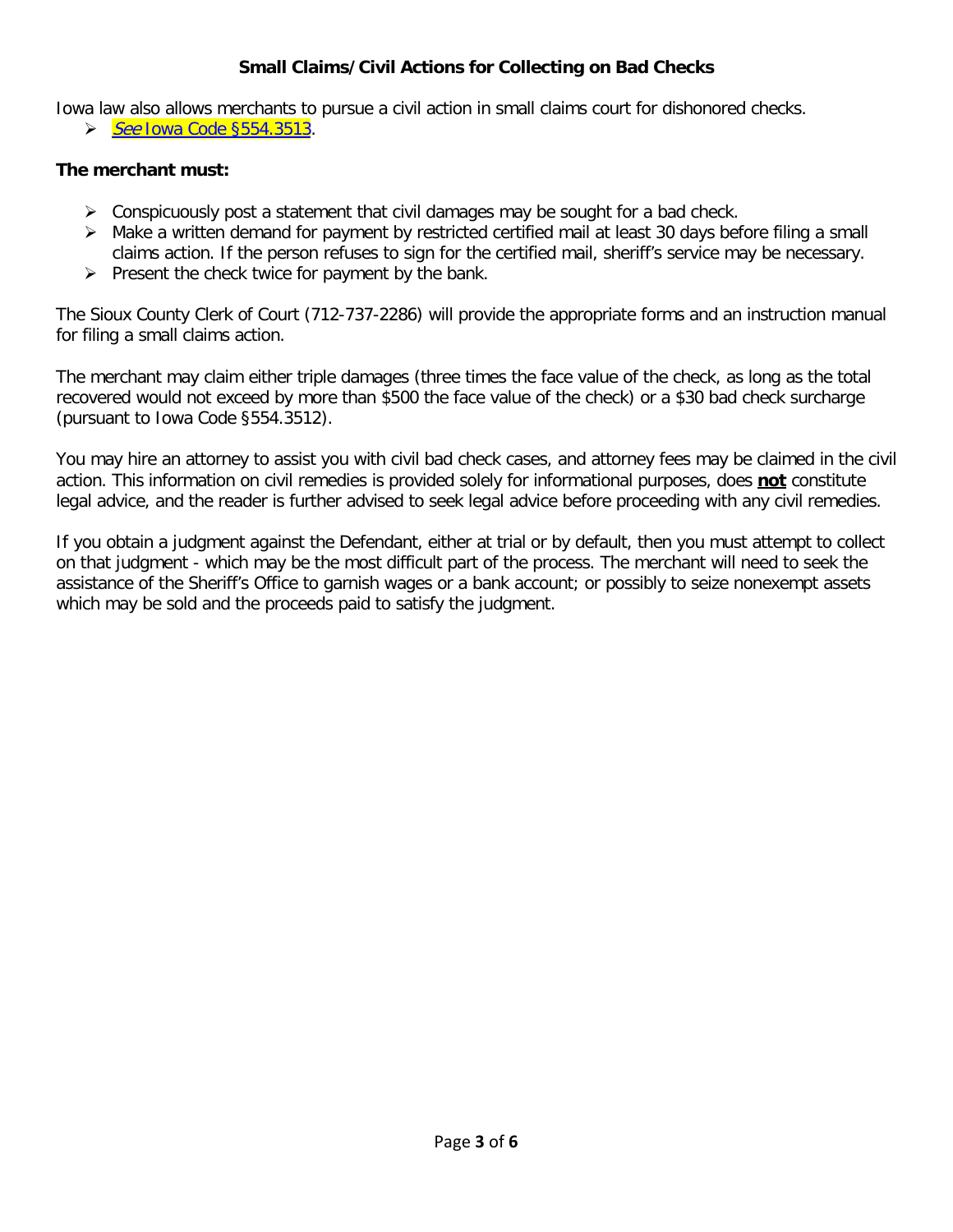# **Bad Check Theft Process**



#### **Tips for Avoiding Bad Check Theft:**

- $\triangleright$  Do not take a check from a stranger without checking identification, preferably a photo ID.
- $\triangleright$  Check the writer's photo ID to ensure that the photo matches the person writing the check.
- $\triangleright$  If the address on the ID matches the address on the check, circle the address on the check. If it doesn't match, ask for other ID to confirm the writer's current residence.
- Place the writer's driver's license or other ID number on the check. Do not request or use a Social Security number as identification.
- $\triangleright$  Do not accept an expired driver's license or other expired identification as ID.
- $\triangleright$  Get a vehicle license plate number if you have concerns about the writer.
- $\triangleright$  Limit the check amount to the purchase amount or a small amount above the purchase price.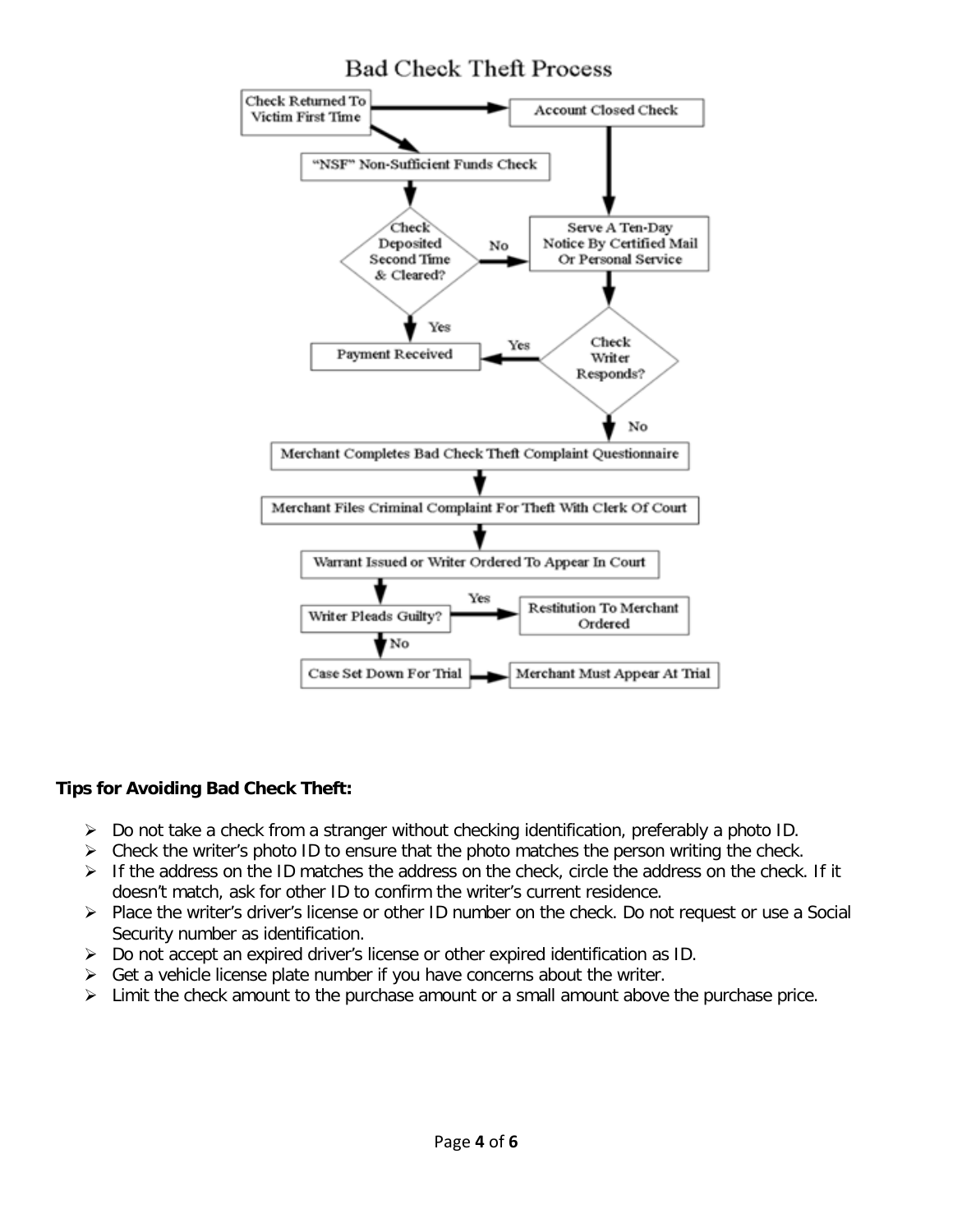## **What is Bad Check Theft?**

Bad check theft happens when someone presents a check in exchange for goods or services and the writer intends that the check will not be honored when it is presented to the bank on which it is drawn. If you receive a bad check and mail or have law enforcement serve the Ten-Day Notice described in these instructions, Iowa law holds that you may assume that the writer intended that the check would bounce when presented to the bank. In general, if a Ten-Day Notice has been properly served or mailed to the writer and you have not received your money, you may contact your local law enforcement agency and file a criminal charge.

# **A Simple Misdemeanor Theft Charge on a Bad Check may be Filed IF:**

- $\triangleright$  The check is for \$200 or less. (For greater amounts, the appropriate law enforcement agency will investigate and inform the County Attorney's office.)
- > The check was received in Sioux County and deposited in a bank in exchange for goods or services that were given at the time the check was presented.
- $\triangleright$  The merchant examined an ID at the time the check was accepted and recorded the driver's license number (or other ID number) of the check writer.
- $\triangleright$  The merchant can identify the writer of the check or can testify that the ID checked matched the description of the writer of the check.
- $\triangleright$  The merchant has initialed the check and is able to testify at trial that the merchant took the check from the writer.
- $\triangleright$  The merchant presented the check for payment at least twice before seeking to file criminal charges.
- $\triangleright$  The check is no more than 60 days old.

# **In general, you may NOT file criminal charges if:**

- $\triangleright$  The check is post-dated. (Example: The check was presented on June 15 but dated July 1.)
- $\triangleright$  The check was accepted when both parties knew there wasn't enough money in the account to cover the check at the time it was written.
- $\triangleright$  The merchant was asked to "hold" the check until the writer could get money in the bank.
- $\triangleright$  The check was paid on account rather than in exchange for goods and services.
- $\triangleright$  The check is a payroll or other two-party check.
- $\triangleright$  The merchant does not know the identity of the check writer or did not verify the check writer's identification at the time the check was accepted.

The appropriate law enforcement agency or County Attorney can assist you in determining if criminal charges are appropriate.